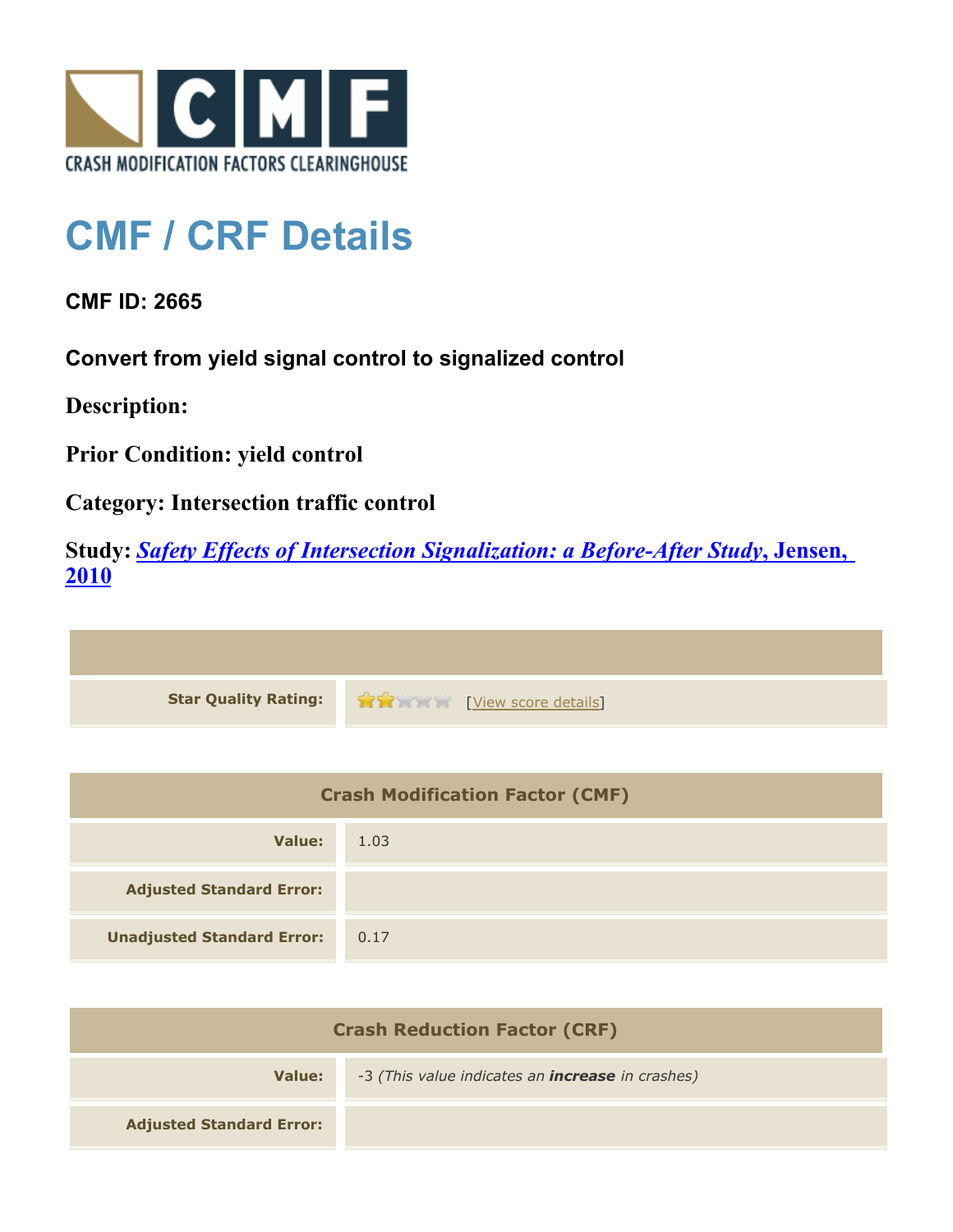| <b>Applicability</b>       |                   |
|----------------------------|-------------------|
| <b>Crash Type:</b>         | Head on, Rear end |
| <b>Crash Severity:</b>     | All               |
| <b>Roadway Types:</b>      | Not Specified     |
| <b>Number of Lanes:</b>    |                   |
| <b>Road Division Type:</b> |                   |
| <b>Speed Limit:</b>        |                   |
| <b>Area Type:</b>          | Urban             |
| <b>Traffic Volume:</b>     |                   |
| <b>Time of Day:</b>        | All               |

## *If countermeasure is intersection-based*

| <b>Intersection Type:</b>         | Roadway/roadway (not interchange related) |
|-----------------------------------|-------------------------------------------|
| <b>Intersection Geometry:</b>     | 3-leg                                     |
| <b>Traffic Control:</b>           | Signalized                                |
| <b>Major Road Traffic Volume:</b> |                                           |
| <b>Minor Road Traffic Volume:</b> |                                           |

| <b>Development Details</b>      |              |
|---------------------------------|--------------|
| <b>Date Range of Data Used:</b> | 1976 to 2004 |
| <b>Municipality:</b>            | Copenhagen   |
| State:                          |              |